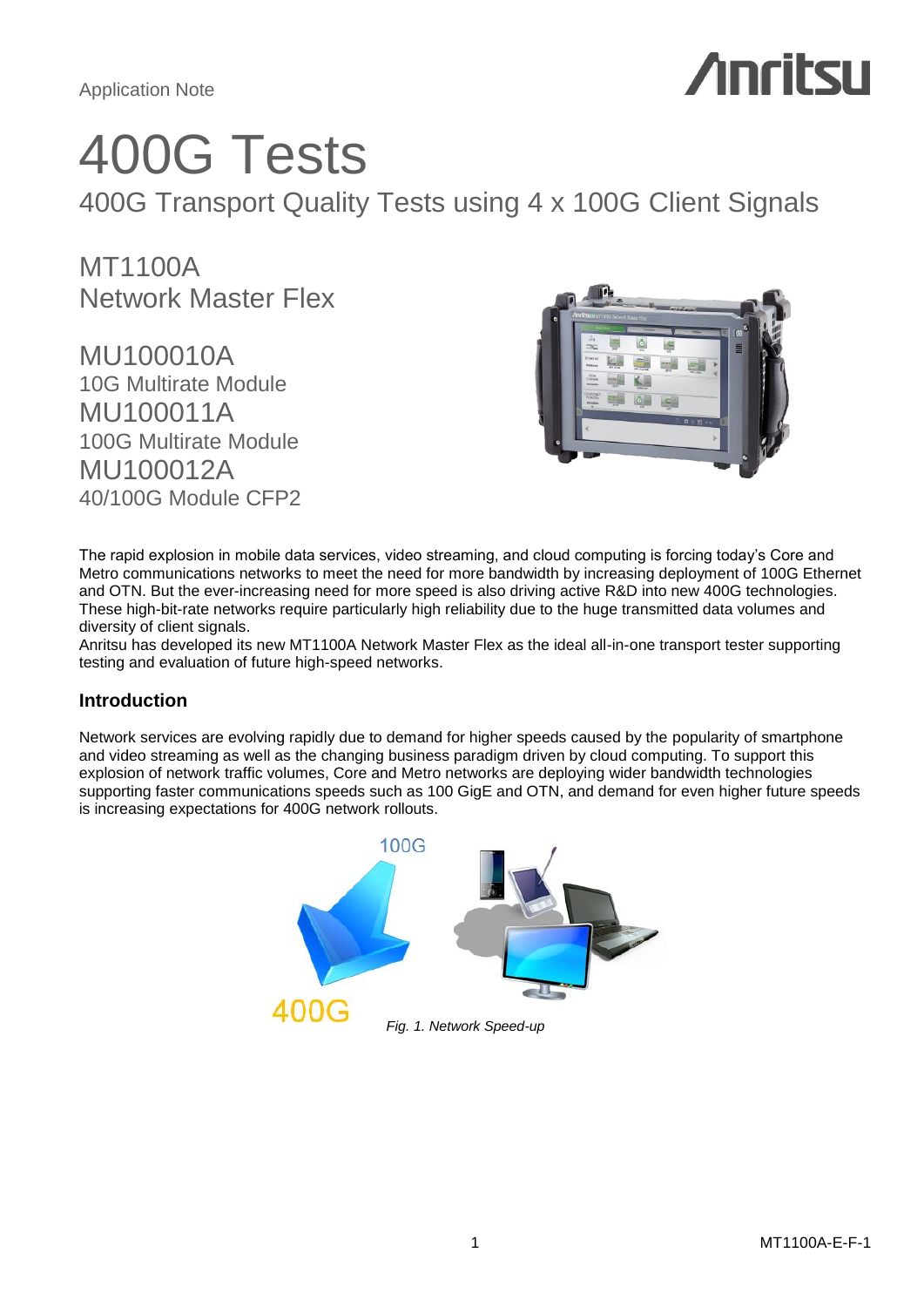# **Applications**

Although testing and development of 400G interfaces in now underway, commercial 400G services require both development of 400G interfaces and manufacturing of network equipment. Client signal tests making full use of the 400G band are ideal for testing and evaluating network equipment; with four built-in 100G ports, the all-in-one MT1100A is the ideal tester for supporting performance tests using 4 x 100G client signals.



*Fig. 2. 4 x 100G Client Signal Test*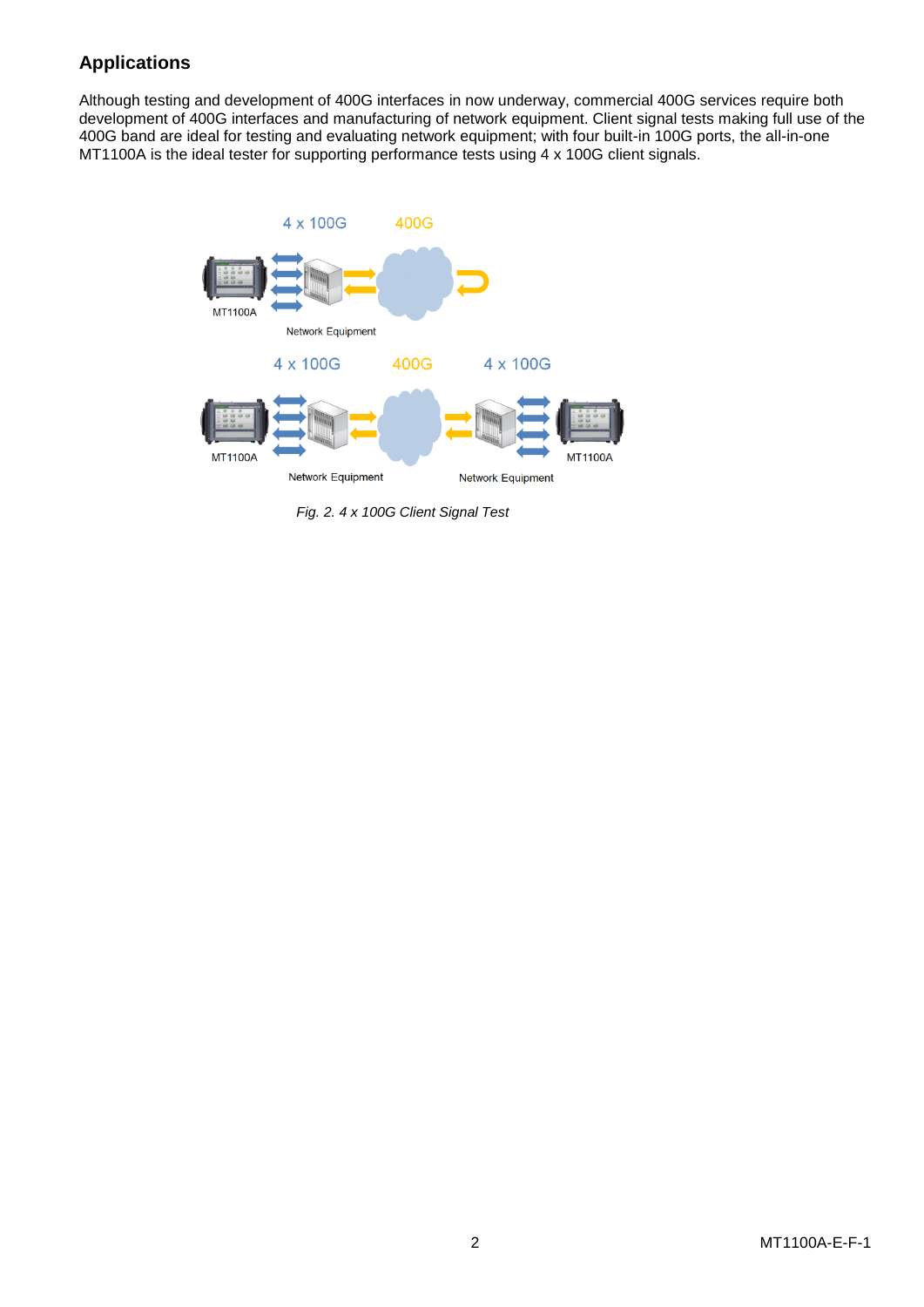# **Measurement Examples**

The MT1100A can generate and monitor 100G Ethernet Frames at four ports simultaneously and displays any errors at the ports using easy to confirm color indications.



*Fig. 3. Ethernet BERT Measurement*

Key Ethernet measurements such as Frame Loss, Latency, Jitter, Throughput, etc., are easy to measure and generation of up to 16 streams per port support confirmation of priority control using QoS.



*Fig. 4. Ethernet Measurements (Frame Loss, Latency, Jitter, Throughput)*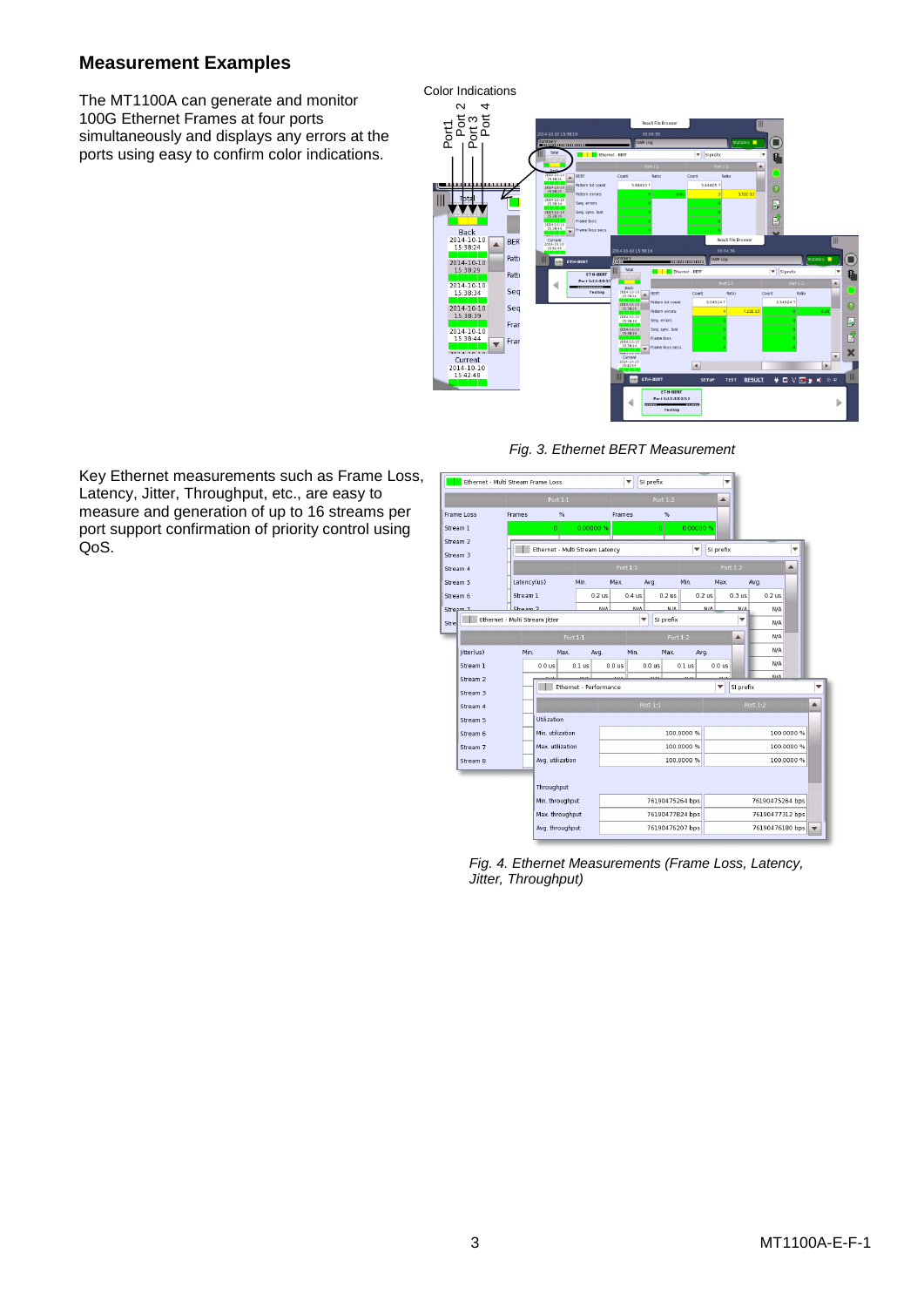The MT1100A can simultaneously generate and monitor 100G OTN (OTU4) frames at each of four ports as well as perform BER measurements using PRBS and alarm monitoring. Mapping Ethernet signals onto OTN supports Ethernet over OTN tests.



*Fig. 5. OTN Measurements (BER, Alarm Monitoring)*

# **Product Features**

- Four all-in-one 100G ports (4 x 100G Client Signal Tests)
- 100G Ethernet and OUT4 support
- Ethernet, BERT, Frame Loss, Latency, Jitter, and Throughput tests
- OTN BER Tests, and OTN alarm monitoring
- **OTN Tests with Ethernet client signals**
- Responsive troubleshooting using color indications

# **Summary**

The MT1100A is the ideal platform for testing and evaluating 400G network devices using 4 x 100G client signal tests over the full 400G bandwidth. It has been designed to play a key role in quality assurance of continually evolving and expanding high-speed networks.

# **Ordering Information**

| Mainframe            |                                  |
|----------------------|----------------------------------|
| <b>MT1100A</b>       | <b>Network Master Flex</b>       |
| <b>Test Modules</b>  |                                  |
| MU110012A (2 pcs)    | 40/100G Module CFP2              |
| Power Supply Module  |                                  |
| MU110002A            | AC only High Power Supply Module |
| Options              |                                  |
| MU110012A-016 (2pcs) | Ethernet 100G Dual Channel       |
| MU110012A-056 (2pcs) | OTN 100G Dual Channel            |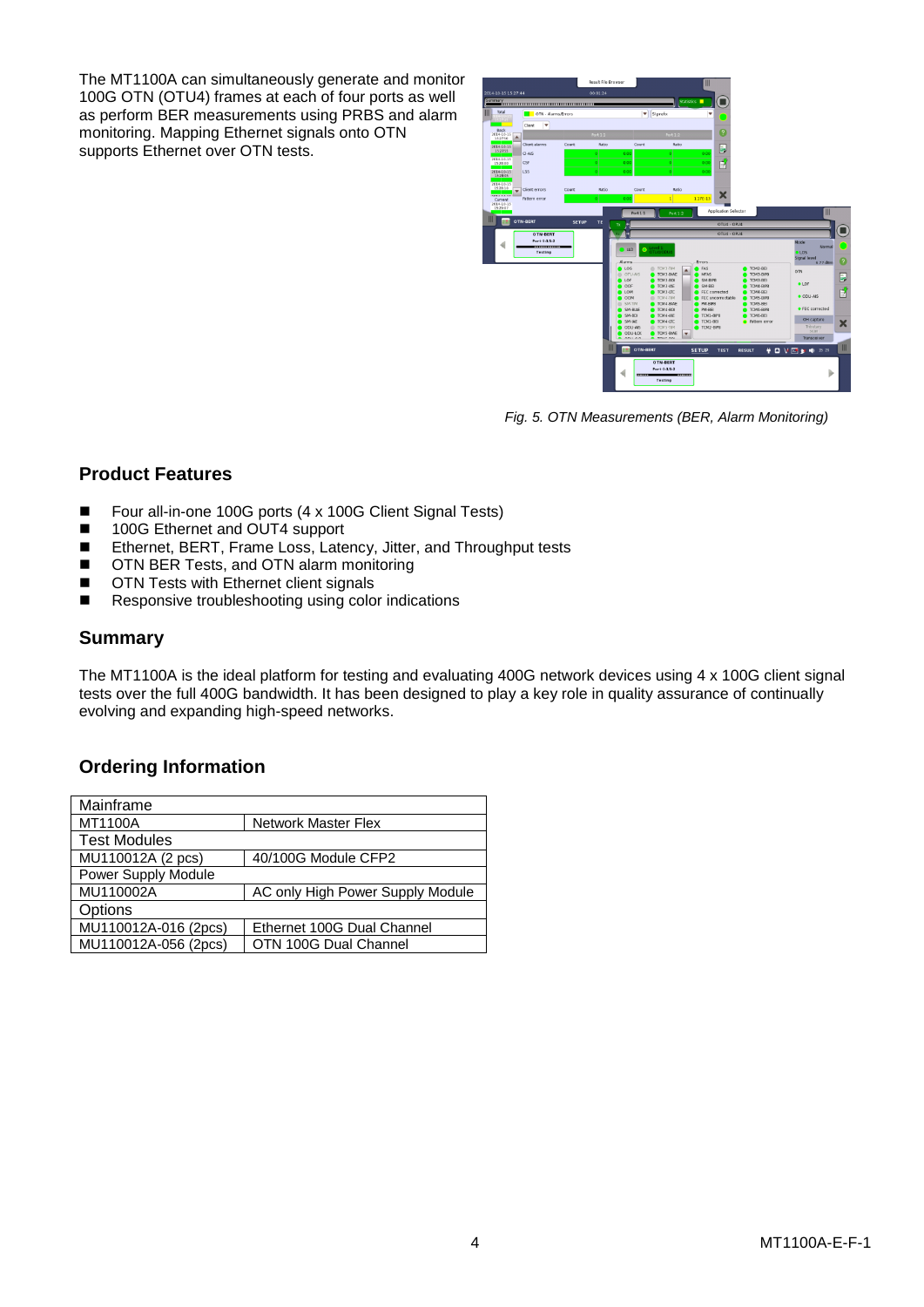**Note**